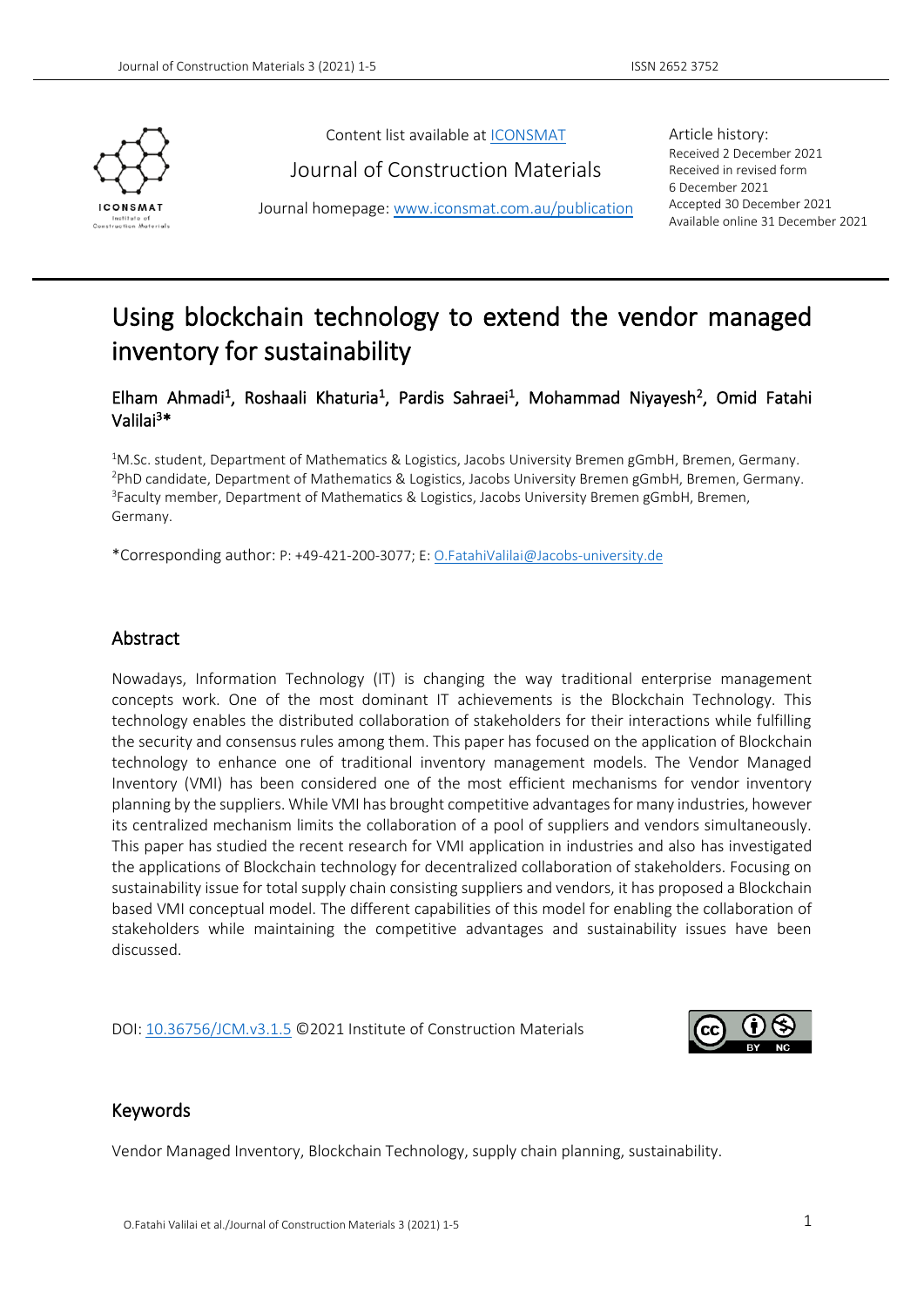# Introduction

management is one of the most important issues for production and manufacturing systems [1]. Due to enormous raw material and complicated interactions of vendors and suppliers, VMI has been proposed as one of the most effective solution to handle the inventory management system in recent decades [2]. However, this paradigm requires the continuous and seamless communication between vendors and suppliers [3, 4]. Moreover, the possibilities of the collaboration among suppliers and vendors in a collaborative environment can bring serious problems for VMI as the shared information among stakeholders can endanger the competitive advantages [5, 6]. Also the complex interaction of supplies and vendors requires efficient tools to handle the financial transactions of stakeholders [7]. Considering the Blockchain technology, it seems the capabilities of this technology can enhance the VMI paradigm for complex and real time interaction of suppliers and vendors in globalized market [8, 9]. This paper has proposed a conceptual framework for enabling the collaboration of multi suppliers, multi vendors and has defined the capabilities of Blockchain technology to enhance the performance of a VMI system. The special focus will be on using smart contract, traceability, and consensus mechanism application for managing the relations of stakeholders in VMI system. Also, the paper has tried to enable the sustainability fulfilment to enable a sustainable VMI solution.

# Literature review

# *A. Sustainability*

The subject of sustainability has been a heated discussion in recent years, while the importance of profitability and environmental effects are considered mutually in businesses [10]. However, there has been a limited quantitative analysis for the planning of inventory in supply chains regarding to sustainability assessment [11].

VMI, which is categorized as a "push" inventory management, has introduced many advantages to both the supplier and vendor [12]. The main advantageous of VMI in downstream are considered as reducing inventory-related costs, increasing service levels, declining demand uncertainty, and reducing stockout. Synchronization of inventory and transportation decisions is another favourable consequence of VMI [12]. Reducing stock-outs will save costs for both supplier and buyer. It also provides more information on the demand patterns of customers for suppliers. Therefore, it enables suppliers to have better planning on the inventories [13].

VMI has been studied in some studies to determine its capability in sustainability [8]. Wee et al. proposed a model to consider VMI and life cycle cost and benefit analysis. Their model that was in response to Waste Electrical and Electronic Equipment (WEEE), Restriction of Hazardous Substance (RoHS) and Eco-Design Requirements for Energy-Using Products (EuP), presented that there are many factors affecting the green and sustainable product design, including selling price, depreciation, product return rate, remanufacturing, and inventory holding cost [14]. Irungu et al. considered VMI as a solution for achieving an efficient relationship between a supplier and a customer [12]. Malla and Prem mentioned that VMI contributes to reducing inventory costs by monitoring the inventory level of the customers [15]. In fact, in VMI, the supplier is responsible for controlling the buyer's inventory level, making replenishment decisions, and determining the timing. Therefore, VMI can have positive impacts on long- term sustainability by optimizing decisions in inventory holding costs, lead times, deteriorations, and customer satisfaction [16]. Gunasekaran et al. proposed VMI as one of the techniques that can be used in the production decision area of Sustainable Operation Management (SOM). According to their research, sustainability issues in the production area include remanufacturing, recycling, eco-friendly operations, sustainable order quantity, green products, and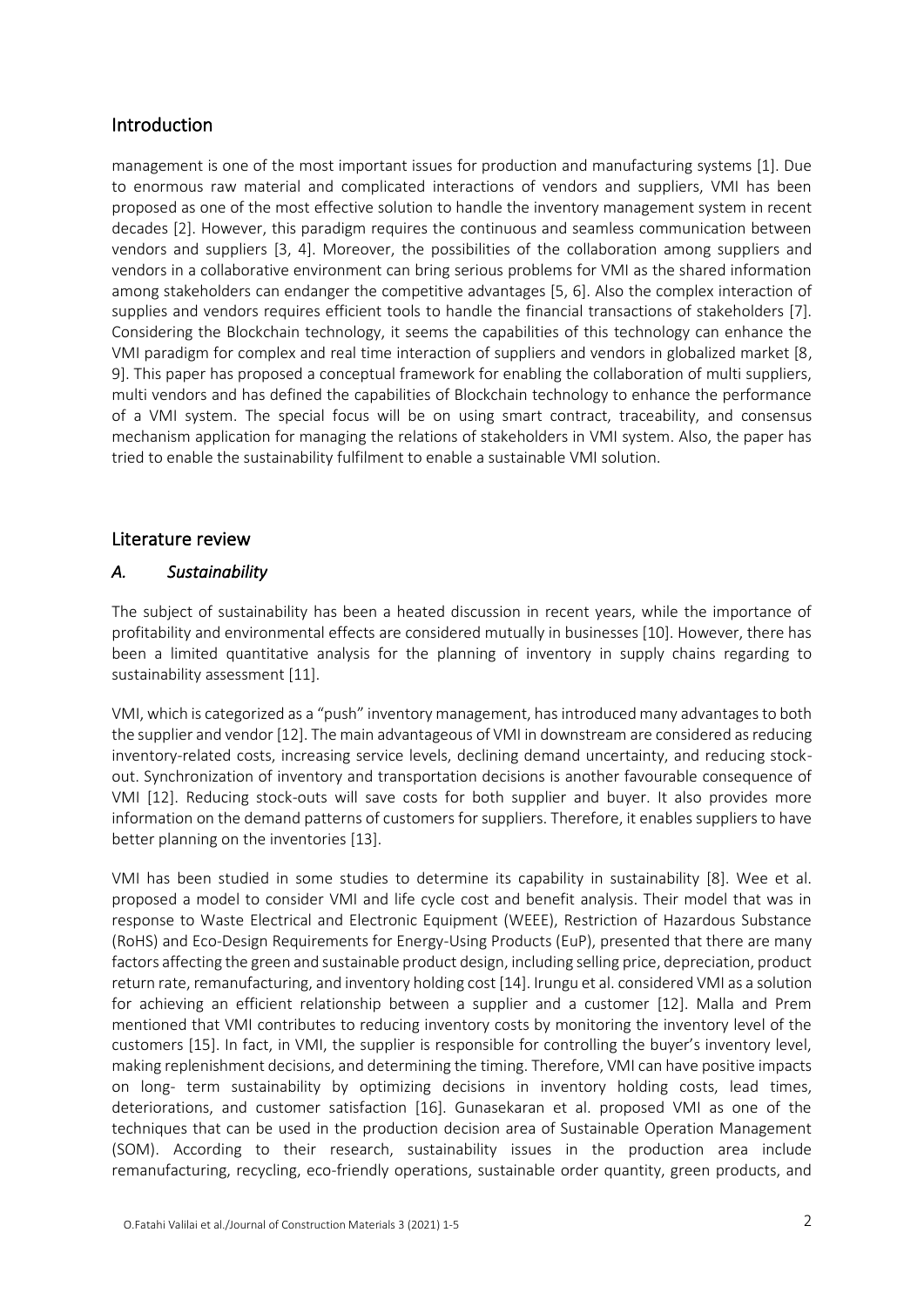reverse logistics. Respectively, they proposed different OR models and techniques, such as closed queuing network models, production-inventory model, linear programming, inventory models, integrated production-inventory deteriorating model, and VMI system [17]. It is expected that inventory-related operations have significant consequences on economic, social, and environmental issues like carbon footprint [17]. Therefore, designing a platform for interactions between suppliers and vendors through the VMI system can enhance sustainability performance in terms of improving energy consumption, transportation costs, carbon footprint besides social parameters and profitability.

# *B. Multiple Supplier Policy*

The Supply Chain Management (SCM) is the integration of multiple activities of different parties from downstream to the primary supplier. Information sharing among partners is one of the critical components of the supply chains. Therefore, suppliers and customers take advantage of ICTs to create a relationship to share knowledge and add value [18]. Some types of research studies propose IT-driven models for the processes of SCM. Nachiappan et al. presented an IT-driven normative model of VMI system and a knowledge management system (KMS) in a two-echelon supply chain for multiple suppliers and multiple buyers [19].

Research studies show that many papers are working on integrated inventory management in twoechelon supply chains with a single supplier and a single buyer [20, 21]. While a limited amount of research works on this problem with a single supplier and multiple buyers [22], multiple- supplier and single or multiple-buyer situations have taken less attention in research works [23]. The pros and cons of a single-supplier and multi-supplier options in supply chains should be examined to explain this difference. High costs of product design and supplier development are the main reasons to hold a single supplier. By increasing the number of suppliers, more efforts for coordination and quality assurance are required. On the other hand, by having just one supplier, purchasing volumes increases. So, buyer has more power for negotiation in contracts such as obtaining quantity discounts, or payment terms [23]. However, a single supply has a significant dependency risk for the purchasing department. In contrast, competition for better price and quality among suppliers and higher flexibility toward risks is benefit of utilizing multiple-supplier systems [23]. Moreover, globalization and simplification in trade regulations provide an opportunity for businesses to move beyond the local supplies. Thus, dual or multiple sourcing appears attractive for many companies [24].

| Research<br>studies | Sustainable<br>VMI | Multi-supplier<br><b>SCM</b> | <b>Blockchain</b><br>technology | Contribution                                                                                                                                                                                           |
|---------------------|--------------------|------------------------------|---------------------------------|--------------------------------------------------------------------------------------------------------------------------------------------------------------------------------------------------------|
| $[29]$              | $\ast$             |                              |                                 | Providing a literature review on GrSCM with<br>classification on problem context in SCM,<br>methodologies and approach, and mathematical<br>models.                                                    |
| $[17]$              | $\ast$             |                              |                                 | Proposing SOM in system design (location<br>planning, capacity planning) and system operation<br>(Procurement, Production, Logistics).                                                                 |
| [8]                 | $\ast$             | $\ast$                       | $\ast$                          | Proposing a new interaction mechanism between<br>retailers and vendors, which aims to improve<br>their supply chain strategy and inventory policies<br>based on a trustless and distributed mechanism. |

### Table 1-The literature review for fulfilling the sustainability in VMNI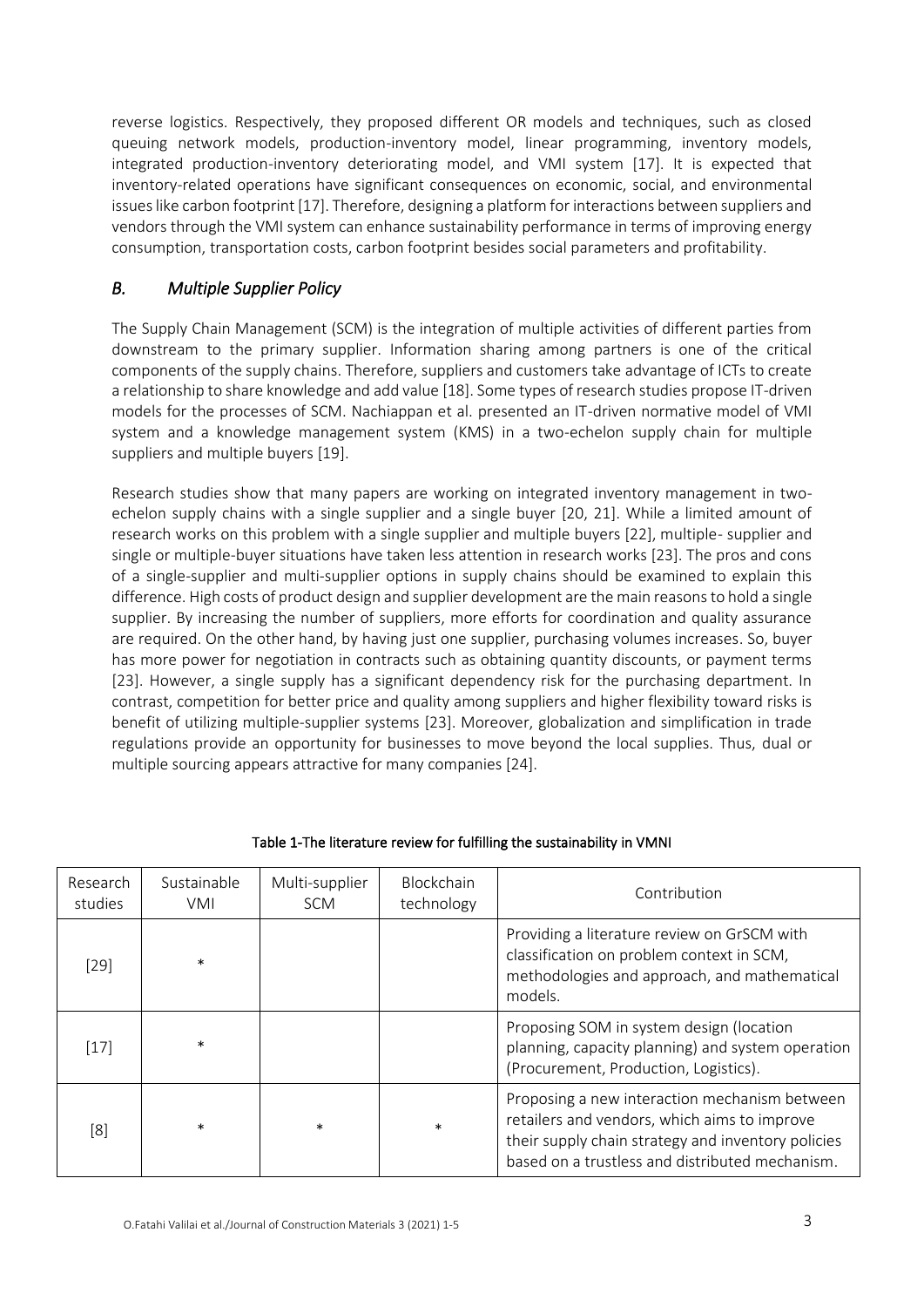| $[25]$        | $\ast$ |        |        | Proposing a new interaction framework based on<br>smart contracts and blockchain for governing the<br>relationship between the vendor and the buyer.                                                                                                                                                                  |
|---------------|--------|--------|--------|-----------------------------------------------------------------------------------------------------------------------------------------------------------------------------------------------------------------------------------------------------------------------------------------------------------------------|
| $[13]$        | $\ast$ | $\ast$ | $\ast$ | This paper investigates the coordination of order<br>quantities amongst the players in a three-level<br>supply chain with a centralized decision process.<br>The first level of the supply chain consists of<br>multiple buyers, the second level of a vendor, and<br>the third level consists of multiple suppliers. |
| $[30]$        | $\ast$ |        |        | Determining key factors for long-term<br>sustainability in VMI system by quantitative<br>approach such as descriptive statistics,<br>bootstrapping analysis, validity and reliability test,<br>and correlation analysis.                                                                                              |
| $[28]$        | $\ast$ |        |        | This paper examines how blockchain is likely to<br>affect key SCM objectives such as cost, quality,<br>speed, dependability, risk reduction, sustainability<br>and flexibility.                                                                                                                                       |
| $[10]$        | $\ast$ |        |        | Discusses operations management capabilities<br>and the management of human resources to<br>achieve sustainability.                                                                                                                                                                                                   |
| $[12]$        | $\ast$ | $\ast$ |        | Suggests adoption of VMI to build a strong<br>supplier-buyer relationship and increase<br>efficiency of operations in long-term.                                                                                                                                                                                      |
| $[14]$        | $\ast$ |        |        | Considering VMI in reverse SCM and conducting<br>life cycle cost and benefit analysis. Mathematical<br>model demonstrates effects of selling price,<br>deteriorating rate, holding cost, product return<br>rate, and remanufactured quality on the model.                                                             |
| $[9]$         |        |        |        | The purpose of this paper is to combine the<br>blockchain technology and SCM in order to find a<br>feasible way to implement the VMI supply chain<br>mode.                                                                                                                                                            |
| $[31]$        | $\ast$ |        |        | This paper considers a vendor-managed inventory<br>(VMI) supply chain consisting of a risk-averse<br>supplier and a risk-neutral retailer engaging in<br>sales promoting efforts.                                                                                                                                     |
| $[15]$        | $\ast$ |        |        | Presenting a case study to show the effectiveness<br>of VMI model is to cut inventory related costs and<br>keep inventory levels low by transferring the<br>responsibility of managing and replenishing<br>inventory to vendors.                                                                                      |
| This<br>paper | *      | $\ast$ | $\ast$ | Providing a Blockchain based VMI model which<br>enables the sustainability objective through the<br>vendors and suppliers' collaboration                                                                                                                                                                              |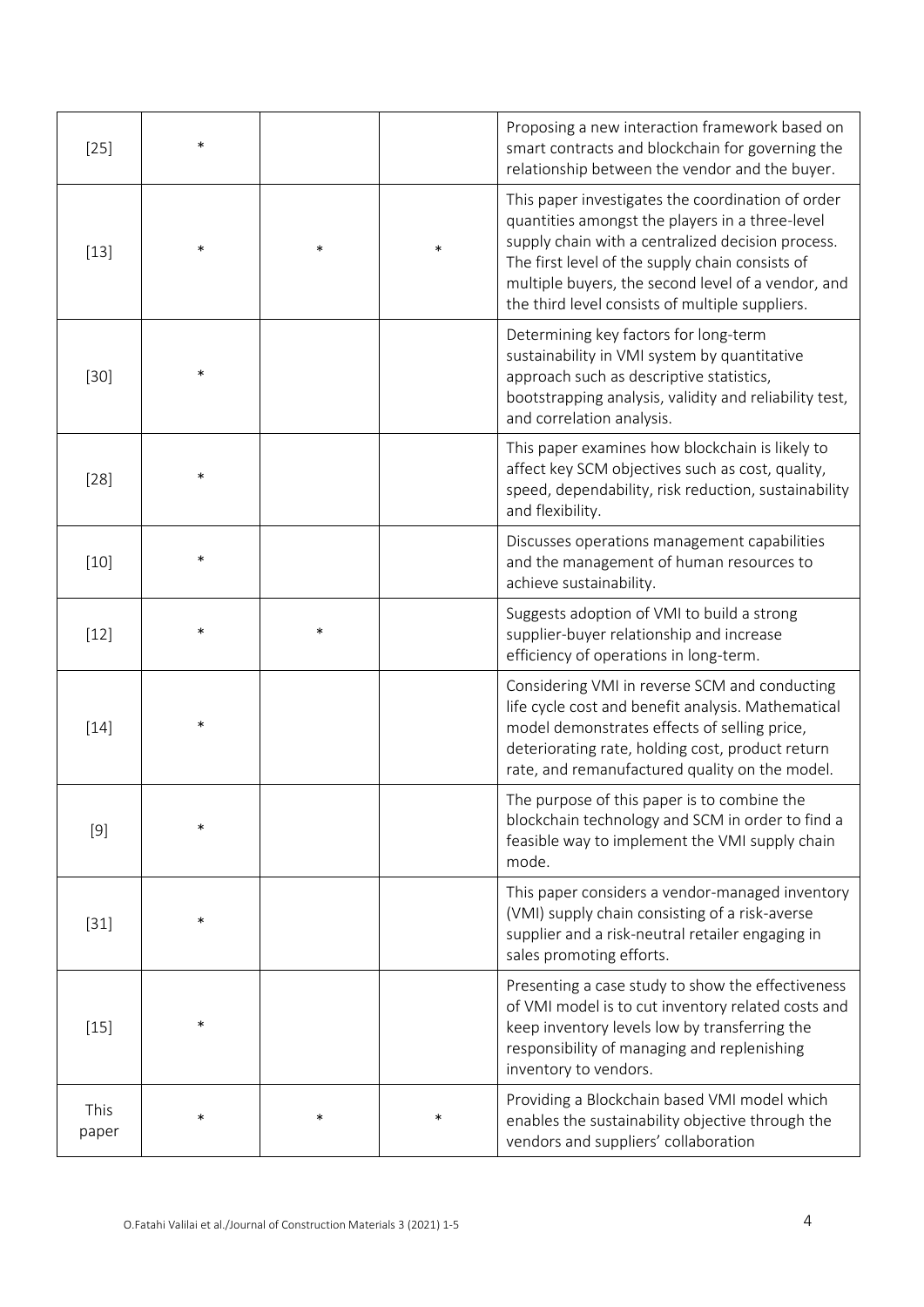# *C. Blockchain Technology*

VMI is an inventory management policy wherein the responsibility of replenishment of inventory is shifted from retailers to the suppliers [25]. It results into a two-way relationship that benefits both the suppliers and the retailers [26]. Implementation of VMI in supply chain has been seen to establish improved price strategies; improved retailer services; inventory reduction; measuring performance; and better environment performance [25]. In spite of having so many merits, it has been observed that not all VMI implementations are successful [25].

Blockchain technology is seen as a tool which can revolutionize and improve supply chain performance in numerous ways [25]. Blockchain technology is a diverse database that comprises of records and information of all digital events that have taken place, and these are then shared among the agents who are a part of blockchain [7]. It ameliorates traditional VMI system by establishing multiple features and configurations. These agreed upon terms are then abided by both the supplier and retailer [25].

Adoption of Blockchain in VMI assists in overcoming various shortcomings. It aids in reduction of cost (since the entire VMI system is now fully automated); increased order fulfillment (as the system is automated i.e., less human error) [25]; better traceability (as the other parties involved such as distributors etc. keep updating the status of the order using Blockchain technology); efficient storage management (no overflow of goods as the status of the inventory is updated) [27]; risk management; better sustainability [28]; auditability; security; and integrity.

# Proposed solution

In this section, the conceptual framework for the collaboration among multiple suppliers and multiple customers in the VMI system is proposed. By taking advantage of blockchain technology, data from suppliers and customers are stored in relative solvers. These data include the number of orders from the side of customers and the number of supplies from suppliers. Each solver is responsible for the assignments of supplies to orders. Then, detailed information about allocations, fulfillments, backorders, ordering costs, inventory cost and holding cost should be transferred to the main dataset (main solver). According to the collected information, the main solver can be modified. The conceptual model of the proposed interactions is shown in Fig. 1.

# *A. Framework Capabilities*

The proposed conceptual model describes the platform mechanisms for managing the contractual relations among customers and suppliers in the concept of VMI by implementing smart contracts and by taking advantage of blockchain technology. The necessity of utilizing blockchain technology includes traceability capability, smart contracts, and encrypted data.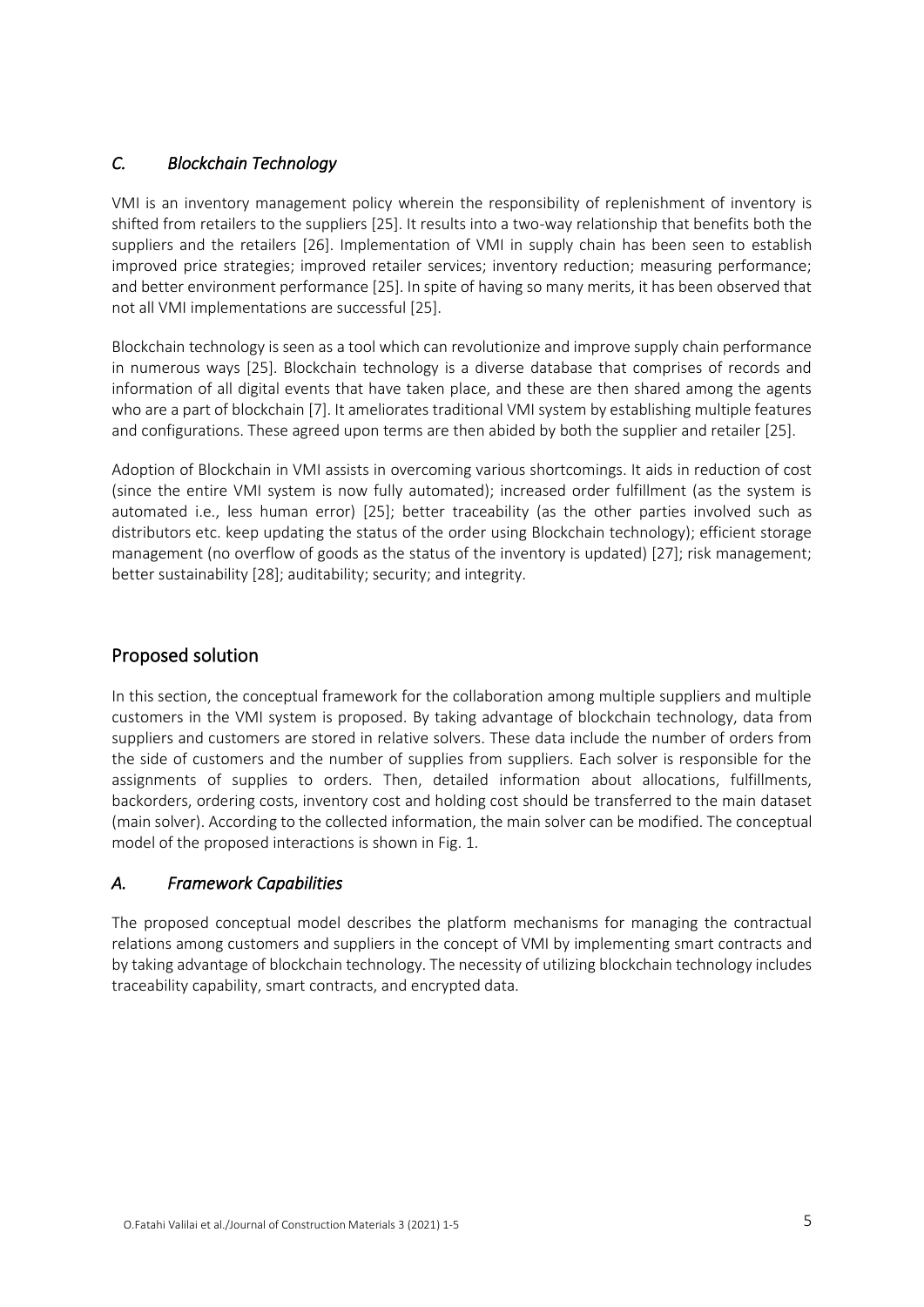

Figure 1-The conceptual model for enabling a VMI model for sustainability fulfillment while using blockchain technology

### 1. Traceability

Traceability is an extremely essential component of this process. Using blockchain technology, a framework will be formed which will enable us to trace the orders of all the suppliers individually i.e., for each supplier inventory holdings, back orders etc. could be traced separately along with tracing the assets right from the production till it reaches the end customer. This would in turn help in creating a decentralized immutable record of all the transactions [8]; ensuring proper allocation of all the assets especially for the ones with backorders; reducing wastage and increasing customer satisfaction.

### 2. Smart Contract

All transactions involve exchange of money. Smart contracts act as a safe medium which digitally facilitate exchange of money between the parties involved. The payment amount will be blocked by the solver till the transaction has been executed and then the payment will be done using smart contracts by the blockchain technology instead of having direct payment by the customers. Suppliers will not be able to track the information of other supplier's customers; hence this will ensure data security and provide a convenient and a secured platform for transactions.

#### 3. Encrypted Data

Since the model involves VMI with multiple suppliers, it is imperative that suppliers do not take advantage of each other. Suppliers should have no knowledge about customer demands and inventory management of each other. Therefore, there is a need to ensure that the data are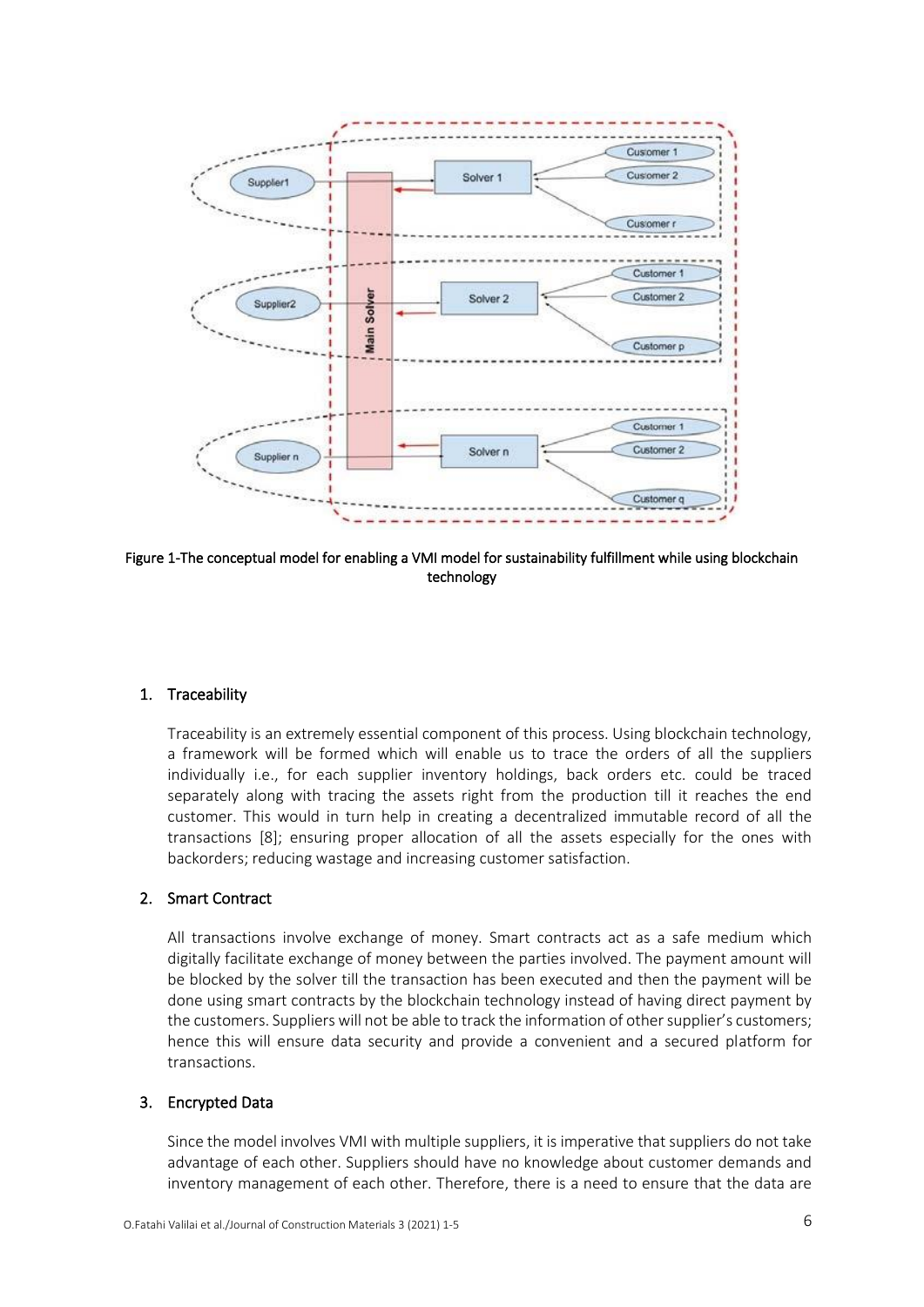secured. For this, blockchain technology will be introduced. Utilizing the capabilities of Blockchain technology, no agents part of the blockchain will be able to read or interfere with any data stored. This would ensure that all the stakeholders involved in the process are able to maintain a safe, permanent, and tamper-proof digital record of transactions [27].

# *B. Interaction of Agents inside the Proposed Model*

According to the proposed conceptual model, it is assumed that solvers are responsible for the initial allocation of orders. Therefore, each solver determines the number of fulfilled orders, and the number of backorders. In this model, it is assumed that all suppliers have specific types of customers and the main objective of individual solvers is to minimize the summation of ordering costs, inventory holding costs, and backorder costs. The result of the initial allocation of solvers is stored in the database. In the next step, the main solver will analyze the decisions made by all individual solvers. By calculating the total inventory costs and backorder costs of each supplier, the main solver makes further allocations between different customers and suppliers. In this way, the main solver can improve the performance of the VMI system.

# *C. The Proposed Model's Capabilities*

This research develops a solution for the VMI system to include multi-suppliers by having smart contracts. By implementing the suggested platform, the inventory of all suppliers is managed simultaneously to reduce inventory holding costs and backorder costs. In this way, not only the customers receive their orders, but also the wastage rate of the unused inventory in the system will be decreased. Therefore, different suppliers and customers can sustainably work together in this system.

Based on the solution proposed by the research study, the VMI system will adopt multiple suppliers through blockchain technology. As discussed earlier, the lack of cooperation of several suppliers in the VMI system is a research gap, and it is considered the main objective of this research study. According to the conceptual model, we can develop the case in order to create structural relationships between different parties. In this case, each party has the role of supplier that should fulfill the specific demand orders of customers. By taking advantage of blockchain technology, the main solver can allocate excessive supplies of each party to the backorder of other parties. In this way, the main solver makes secure cooperation between multiple suppliers in the VMI system.

Indeed the capacity of the blockchain technology is not limited to the supply chain management systems and it can go beyond these boundaries. Multiple other studies specially the adoption of such technology in the construction industry are done that worthwhile reading [32-35].

# Conclusion

This paper has developed the VMI system for the inventory management of multiple suppliers and multiple customers. According to the literature review, cooperation between several suppliers in the VMI system has not been discussed in previous research studies. Therefore, the conceptual structure and the mathematical model have been developed to create a relationship between multiple suppliers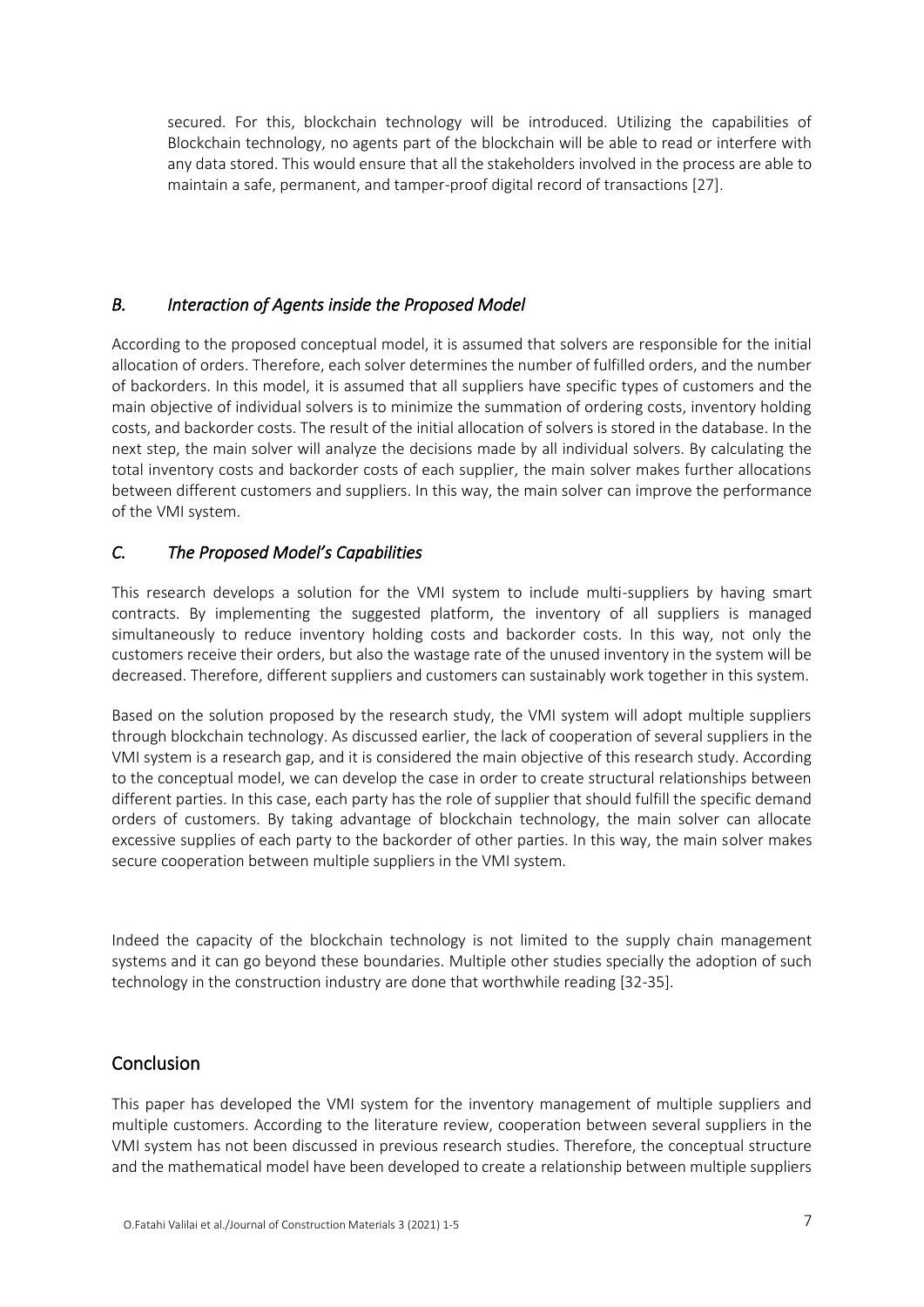and customers through solvers by using the blockchain technology. The result of the model in the case of one VMI system with four different suppliers shows that by implementing this structure, total cost of inventory holding, and backorder costs will decrease in comparison to the case of having four different VMI systems with just one supplier. Therefore, by taking advantage of blockchain technology, we can create cooperation between different suppliers in the VMI system. So, not only the total inventory management cost decreases, but it also assures data

security and traceability in the system. However, this model is developed for homogenous customers to enable the system for exchanging demands between different parties. For further research studies, extending the model to heterogeneous customers is an innovative direction.

# References

[1] J. Delaram and O. F. Valilai, "Development of a Novel Solution to Enable Integration and Interoperability for Cloud Manufacturing," in Procedia CIRP, 2016, vol. 52.

[2] S. H. R. Pasandideh, S. T. A. Niaki, and P. Ahmadi, "Vendor-managed inventory in the joint replenishment problem of a multi-product single- supplier multiple-retailer supply chain: A teacherlearner-based optimization algorithm," J. Model. Manag., vol. 13, no. 1, 2018.

[3] J. Delaram and O. Fatahi Valilai, "An architectural view to computer integrated manufacturing systems based on Axiomatic Design Theory," Comput. Ind., vol. 100, 2018.

[4] E. Aghamohammadzadeh, M. Malek, and O. F. Valilai, "A novel model for optimisation of logistics and manufacturing operation service composition in Cloud manufacturing system focusing on cloud- entropy," Int. J. Prod. Res., vol. 58, no. 7, pp. 1987–2015, Apr. 2020.

[5] G. Bodaghi, F. Jolai, and M. Rabbani, "Evaluating supply chain flexibility under demand uncertainty with smoothing approach and VMI considerations," J. Ind. Prod. Eng., vol. 35, no. 8, 2018.

[6] H. Mokhtari and M. T. Rezvan, "A single-supplier, multi-buyer, multi- product VMI productioninventory system under partial backordering," Oper. Res., vol. 20, no. 1, 2020.

[7] E. Aghamohammadzadeh and O. Fatahi Valilai, "A novel cloud manufacturing service composition platform enabled by Blockchain technology," Int. J. Prod. Res., vol. 58, no. 17, pp. 5280– 5298, 2020.

[8] F. Casino, T. K. Dasaklis, and C. Patsakis, "Enhanced Vendor-managed Inventory through Blockchain," in 2019 4th South-East Europe Design Automation, Computer Engineering, Computer Networks and Social Media Conference (SEEDA-CECNSM), 2019, pp. 1–8.

[9] J. Wang, J. Liu, and L. Zheng, "Construction of VMI Mode Supply Chain Management System Based on Block Chain: 18th International Conference, ICA3PP 2018, Guangzhou, China, November 15- 17, 2018, Proceedings, Part IV," 2018, pp. 611–616.

[10] W. Adrian, H. Malcolm, and G. Paul, "The sustainability debate," Int. J. Oper. Prod. Manag., vol. 21, no. 12, pp. 1492–1502, Jan. 2001.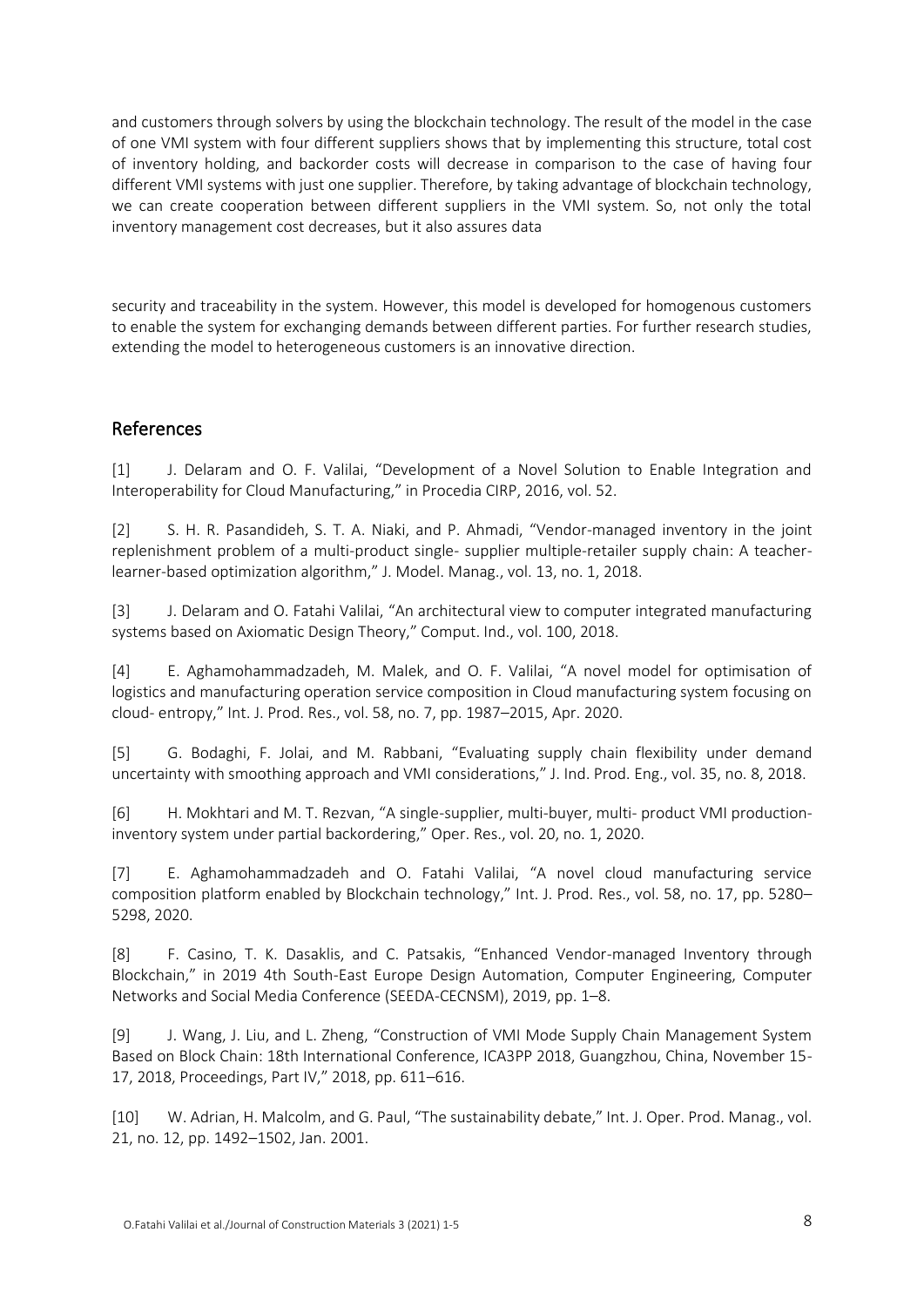[11] D. Spina, L. Di Serio, L. Brito, and A. L. Duarte, The influence of supply chain management practices in the enterprise performance. 2014.

[12] B. K. Irungu and K. Wanjau, "Effectiveness of vendor managed inventory systems in retail supermarkets in Kenya," Int. J. Bus. Public Manag., vol. 1, no. 1, pp. 194–205, 2011.

[13] M. Y. Jaber and S. K. Goyal, "Coordinating a three-level supply chain with multiple suppliers, a vendor and multiple buyers," Int. J. Prod. Econ., vol. 116, no. 1, pp. 95–103, 2008.

[14] H.-M. Wee, M.-C. Lee, J. C. P. Yu, and C. Edward Wang, "Optimal replenishment policy for a deteriorating green product: Life cycle costing analysis," Int. J. Prod. Econ., vol. 133, no. 2, pp. 603–611, 2011.

[15] R. Malla and V. Prem, "Vendor managed inventory model: a case study," J. Adv. Manag. Res., vol. 4, no. 1, pp. 83–88, Jan. 2007.

[16] T. T. Niranjan, S. M. Wagner, and S. M. Nguyen, "Prerequisites to vendor-managed inventory," Int. J. Prod. Res., vol. 50, no. 4, pp. 939– 951, Feb. 2012.

[17] A. Gunasekaran, Z. Irani, and T. Papadopoulos, "Modelling and analysis of sustainable operations management: certain investigations for research and applications," J. Oper. Res. Soc., vol. 65, no. 6, pp. 806– 823, Jun. 2014.

[18] V. Scuotto, F. Caputo, M. Villasalero, and M. Del Giudice, "A multiple buyer – supplier relationship in the context of SMEs' digital supply chain management," Prod. Plan. Control, vol. 28, no. 16, pp. 1378– 1388, Dec. 2017.

[19] S. P. Nachiappan and N. Jawahar, "A genetic algorithm for optimal operating parameters of VMI system in a two-echelon supply chain," Eur. J. Oper. Res., vol. 182, no. 3, pp. 1433–1452, 2007.

[20] Y. Dong and K. Xu, "A supply chain model of vendor managed inventory," Transp. Res. Part E Logist. Transp. Rev., vol. 38, no. 2, pp. 75–95, 2002.

[21] C. C. Lee and W. H. J. Chu, "Who should control inventory in a supply chain?," Eur. J. Oper. Res., vol. 164, no. 1, pp. 158–172, 2005.

[22] M.-J. Yao and C.-C. Chiou, "On a replenishment coordination model in an integrated supply chain with one vendor and multiple buyers," Eur. J. Oper. Res., vol. 159, no. 2, pp. 406–419, 2004.

[23] S. Minner, "Multiple-supplier inventory models in supply chain management: A review," Int. J. Prod. Econ., vol. 81–82, pp. 265–279, 2003.

[24] H. Shin, D. A. Collier, and D. D. Wilson, "Supply management orientation and supplier/buyer performance," J. Oper. Manag., vol. 18, no. 3, pp. 317–333, 2000.

[25] T. Dasaklis and F. Casino, "Improving Vendor-managed Inventory Strategy Based on Internet of Things (IoT) Applications and Blockchain Technology," in 2019 IEEE International Conference on Blockchain and Cryptocurrency (ICBC), 2019, pp. 50–55.

[26] D. R. Kwame and K. S. Abekah, "Marketing and entrepreneurial success in emerging markets: the nexus," Asia Pacific J. Innov. Entrep., vol. 13, no. 2, pp. 168–187, Jan. 2019.